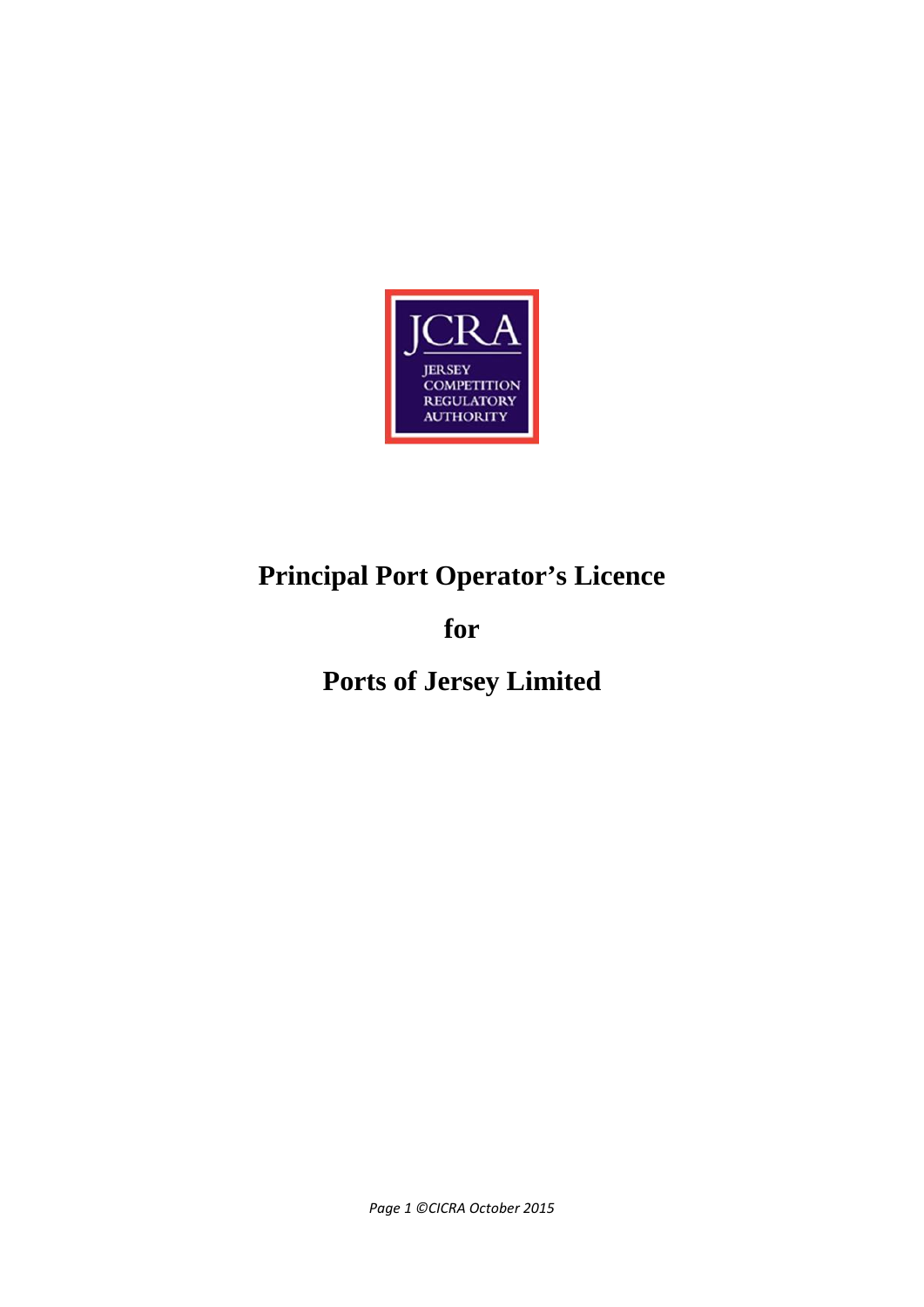# **JERSEY COMPETITION REGULATORY AUTHORITY**

# **Licence issued to**

### **Ports of Jersey Limited**

#### **under the**

#### **Air and Sea Ports (Incorporation) (Jersey) Law 2015**

The JCRA, in exercise of the power conferred on it by the Air and Sea Ports (Incorporation) (Jersey) Law 2015, grants to the Licensee, as Principal Port Operator, a Licence to carry out Port Operations in Jersey (as these terms are defined in the Conditions of this Licence) within, to and from Jersey and subject to the Conditions, all lawful Directions of the JCRA, and all applicable laws, rules, regulations, ordinances and orders of the States of Jersey.

**DATED** 1 November 2015

**SIGNED**

**Michael Byrne, Chief Executive, Jersey Competition Regulatory Authority**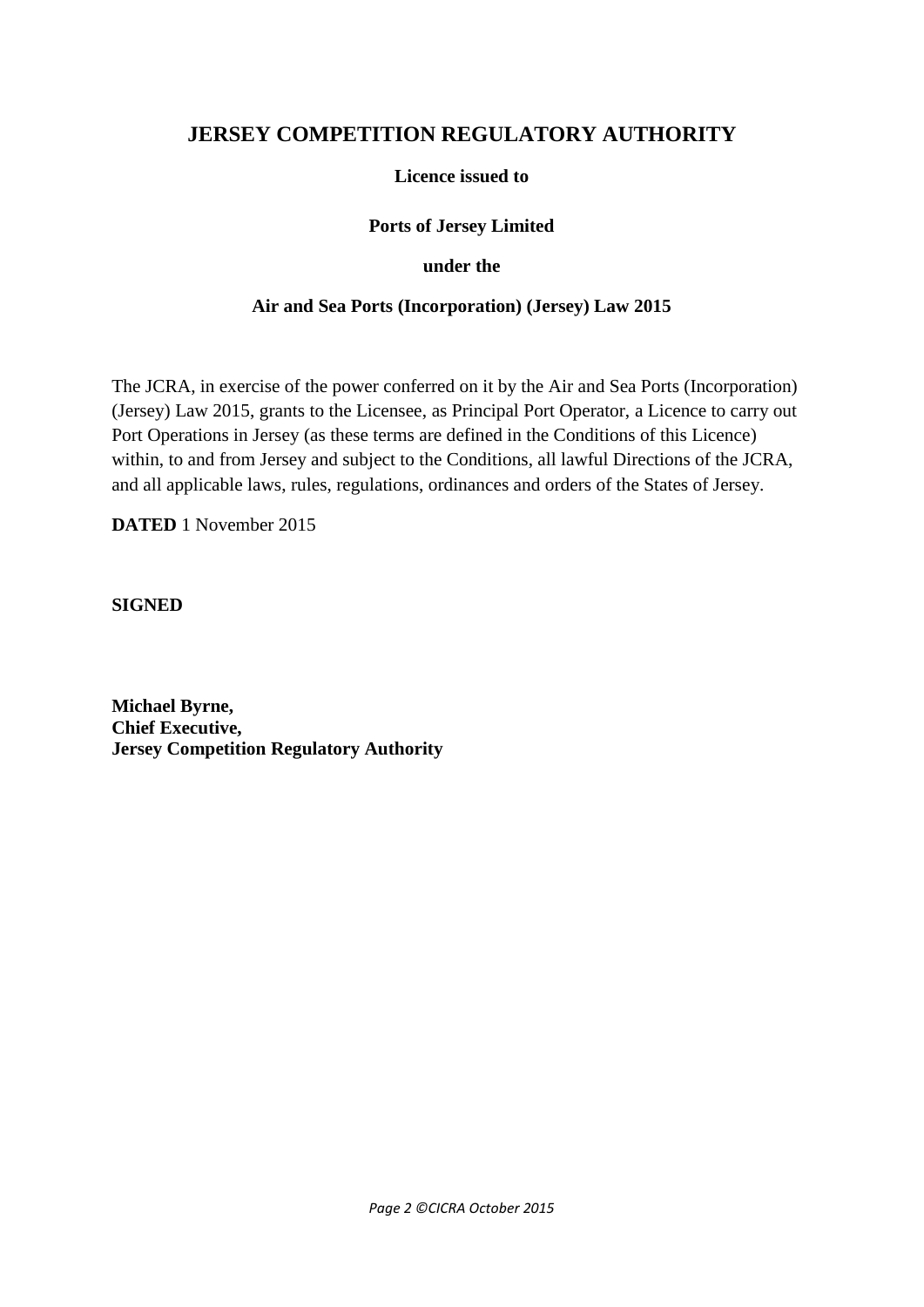#### **CONDITIONS**

#### **1. DEFINITIONS AND INTERPRETATION**

1.1 A word or expression that is used in the Licence and the Conditions and is also used in the Law has, except where otherwise stated in the Licence or Conditions, the same meaning in the Licence and the Conditions as it has in the Law. In addition, the expressions set out below have the same meanings given to them below:

*"***Access***"***:** means the ability to obtain a required service, facility or function;

*"***Airport Area"**: means an area, designated by the JCRA, which requires a Port Operations Licence

*"***Associated Company"**: means a company that controls or is controlled by the Licensee or which is under the control of the same person or persons as control the Licensee;

*"***Conditions"**: means Conditions 1 through to 23 of this Licence, as may be amended, revoked or added to by the JCRA from time to time;

*"***Direction"**: means a written statement issued by the JCRA to the Licensee with which a Licensee must comply;

**"Equal Access"**: means a facility provided whereby a User can access the Port Operations offered by another Licensed Operator;

**"Force Majeure":** means any cause affecting the performance by the Licensee of any obligation hereunder arising from acts, events, omissions, happenings or non-happenings beyond its reasonable control including (but without limiting the generality thereof) governmental or States' acts or regulations, fire, flood, inclement weather, terrorism or any disaster or an industrial dispute affecting the provision of Ports Operations. Any act, event, omission, happening or nonhappening only will be considered Force Majeure if it is not attributable to the wilful act, neglect or failure to take reasonable precautions of the affected party, its officers, contractors, sub- contractors, agents, servants or employees;

*"***JCRA"**: means the Jersey Competition Regulatory Authority;

**"Joint Venture":** means a business arrangement in which undertakings are jointly controlled by two or more other undertakings, allowing the sharing of skills and resources.

**"Law"**: means the Air and Sea Ports (Incorporation) (Jersey) Law 2005

*"***Licence"**: means this Licence to run Port Operations, subject to the Conditions;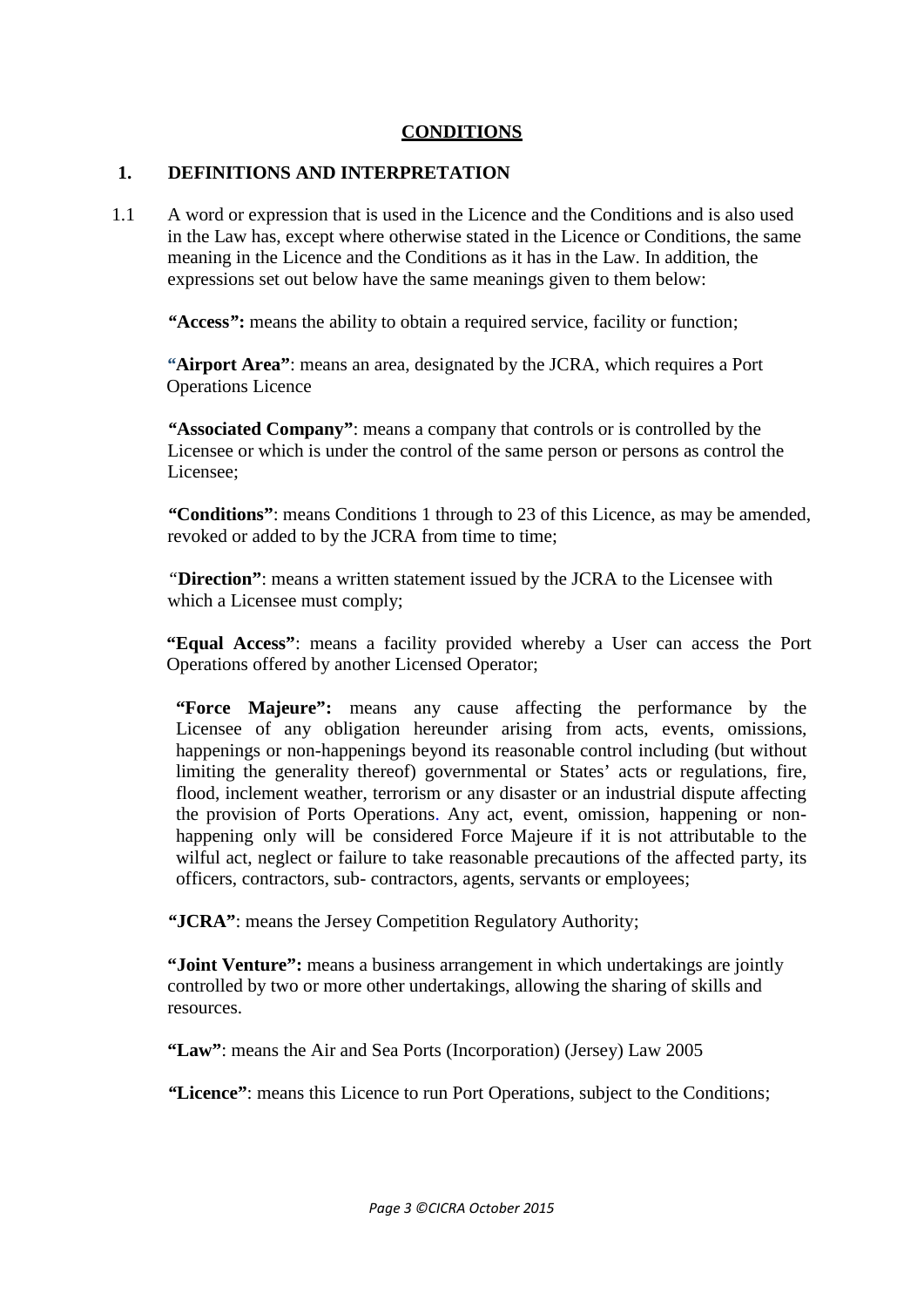*"***Licence Commencement Date"**: means the date on which this Licence is signed by the JCRA;

*"***Licence Fee"**: means the fee prescribed by the JCRA under Article 16 of the Law and payable by the Licensee;

*"***Licensed Port Operator"**: means a person with overall responsibility for the management of all of the Air or Sea Port Area, as designated by the JCRA;

*"***Licensee":** means Ports of Jersey Limited;

**"Other Licensed Operator"**: means any person who, other than the Licensee, holds a licence granted and in force under the Law;

**"Port Operations"**: has the same meaning as set in the Law;

**"Principal Port Operator"**: means a person or organisation that has overall management of all of a Port Area;

**"Public Service Obligations":** means the functions referred to in the Law as 'Public Service Obligations' which may be amended by Order of the Minister;

*"***Sea Port Area"**: means an area, designated by the JCRA, which requires a Port Operations Licence

**"Subsidiary"**: has the same meaning as in the Companies (Jersey) Law 1991;

*"***User"**: means a person, organisation or other entity that is a consumer of Port Operations;

# 1.2 In the Licence and these Conditions, unless the context indicates a contrary intention:

- (a) references to Conditions, paragraphs and subparagraphs are to Conditions, paragraphs and subparagraphs of the Conditions, as varied from time to time in accordance with the Conditions:
- (b) a document will be incorporated into and form part of the Conditions if it is referred to in the Conditions, and reference to such a document is to that document as varied from time to time:
- (c) headings used for Conditions, paragraphs and subparagraphs are for ease of reference only and will not effect the interpretation of the Conditions;
- (d) references to any law, rule, regulation, ordinance, order or other legal instrument includes any modification, re-enactment or legislative provisions substituted for the same;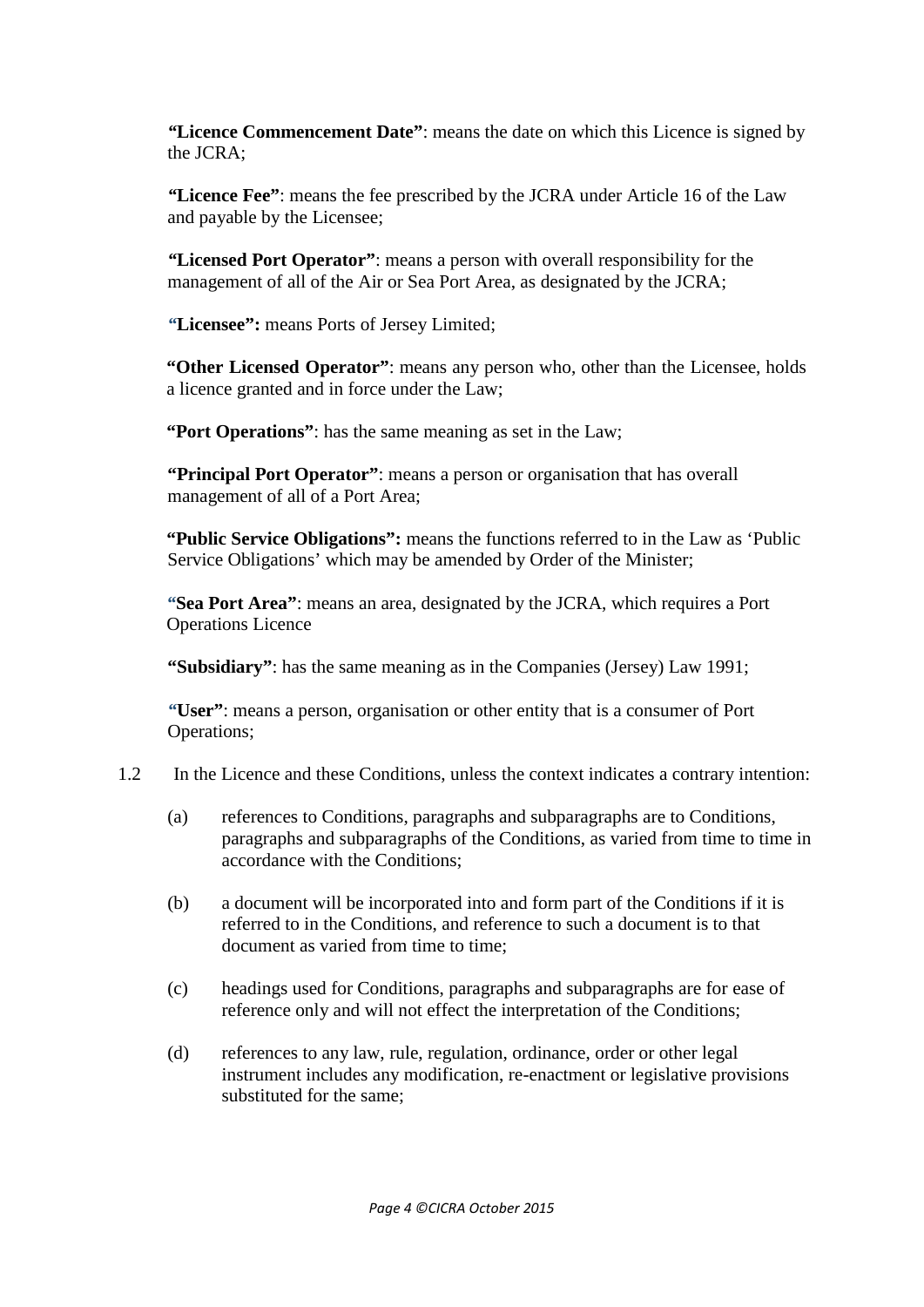- (e) use of the word 'includes' or 'including' should be construed as being without limitation;
- (f) Unless the context otherwise requires, a reference to one gender shall include a reference to the other genders;
- (g) Unless the context otherwise requires, words in the singular shall include the plural and in the plural shall include the singular;
- (h) A person includes a natural person, corporate or unincorporated body (whether or not having separate legal personality) and that person's personal representatives, successors and permitted assigns;
- (i) A reference to any party shall include that party's personal representatives, successors and permitted assigns; and
- (j) A reference to a company shall include any company, corporation or other body corporate, wherever and however incorporated or established;

# **2. SCOPE OF LICENCE**

- 2.1 This Licence authorises the Licensee to carry out Port Operations in Jersey.
- 2.2 The Licensee shall ensure the provision of safe, secure and efficient Port Operations for Jersey, whether by itself or by any other person acting as its subsidiary, agent, employee or subcontractor.
- 2.3 For the avoidance of doubt, this Licence shall be non-exclusive.
- 2.4 The Licence is personal to the Licensee and the Licensee shall not:
	- (a) sub-licence, assign or grant any right, interest or entitlement in the Licence nor transfer the Licence to any other person; or
	- (b) sell or pledge any of its assets which are necessary to provide the Port Operations which the Licensee is obliged to provide under this Licence, unless such assets are immediately replaced with equivalent assets, without the prior written consent of the JCRA, such consent not to be unreasonably withheld.

Condition 2.4 does not apply to:

(i) a mortgage or other transaction entered into for the purpose of securing borrowing of the Licensee or a Subsidiary of the Licensee, or a Joint Venture being borrowings for the purpose of the Licensed Port Operations or the provision thereof or anything incidental thereto; or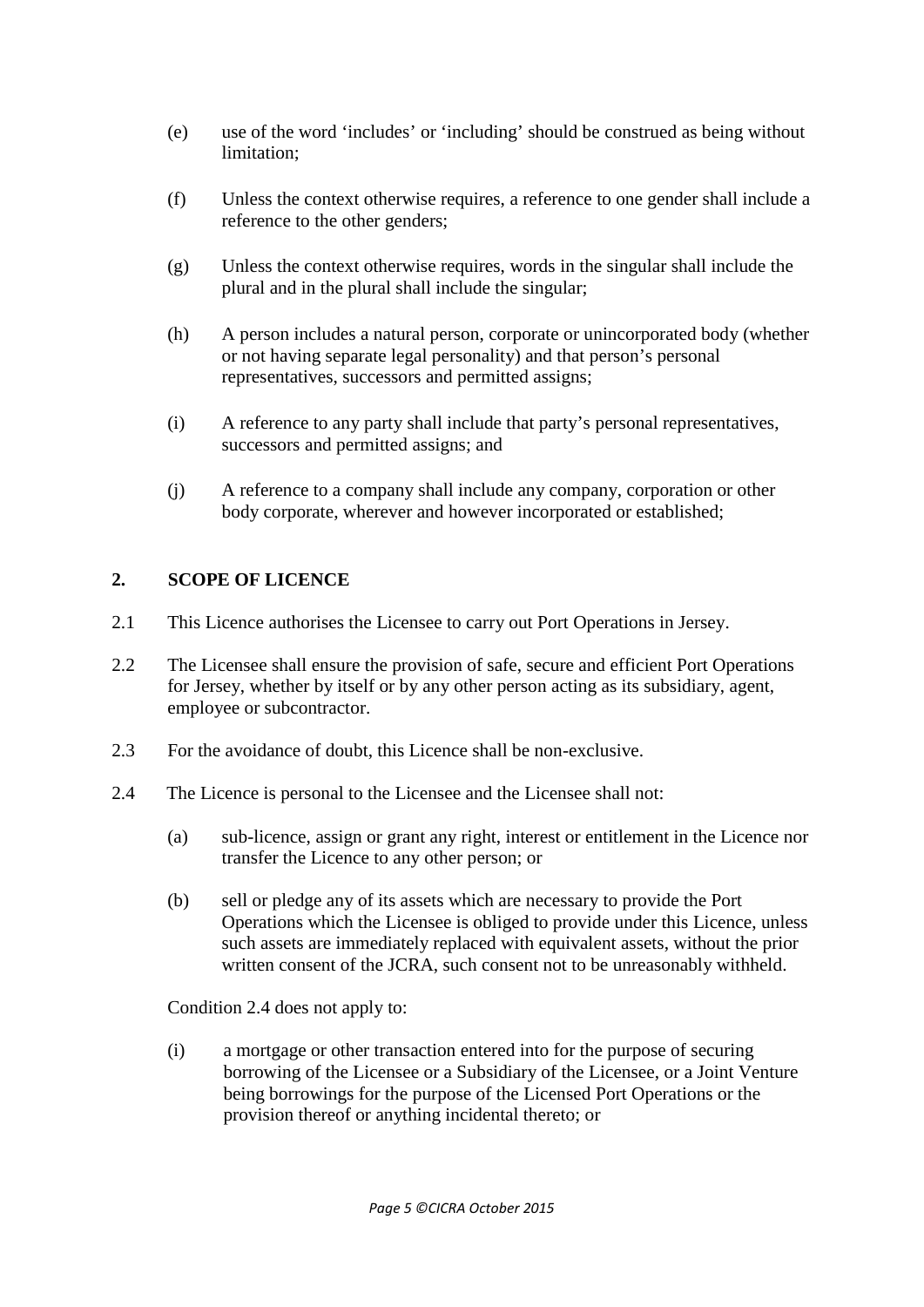- (ii) a transfer, assignment or other disposal of an interest in assets under an arrangement whereby the Licensee retains the use and benefit of such assets for the remainder of the useful life of such assets and for the duration of the Licence; or
- (iii) a transfer, assignment or other disposal of assets made in the ordinary course of business.
- 2.5 Subject to Condition 8, the Licensee shall notify the JCRA of the occurrence of any of the following:
	- (a) any fact or event likely to materially affect the Licensee's ability to comply with any Condition including any change to the Port Operations which may detrimentally affect the permanence, availability or quality of the Port Operations;
	- (b) an insolvency-related event in respect of the Licensee or a Subsidiary of the Licensee or a Joint Venture, or any preparatory steps being taken that might lead to an insolvency-related event, immediately upon the Licensee becoming aware of the event.
- 2.6 The Licensee shall notify the JCRA:
	- (a) of any proposed Change of Control of the Licensee or Associated Company forthwith upon the Licensee, or its Chairman, Chief Executive Officer, Chief Operating Officer or any Director becoming aware of the proposed change; and
	- (b) in any event, on the occurrence of any Change of Control of the Licensee, within thirty (30) days of that event.
- 2.7 On receipt of notification of Change of Control, the JCRA may:
	- (a) approve, in writing, the change or the proposed change;
	- (b) disapprove, in writing, the change or the proposed change, giving reasons; or
	- (c) approve the proposed change or the change subject to the Licensee accepting a modification of the Licence under Article 17 of the Law,

and, or in addition to any of the above measures, the JCRA may issue such Directions to the Licensee or invoke any of the sanctions, penalties or remedies in the Law or the Licence as the JCRA considers necessary or appropriate.

In taking such action under this licence condition, the JCRA may have regard to whether or not the JCRA would have awarded the Licence to the Licensee had the Change of Control taken effect prior to the award.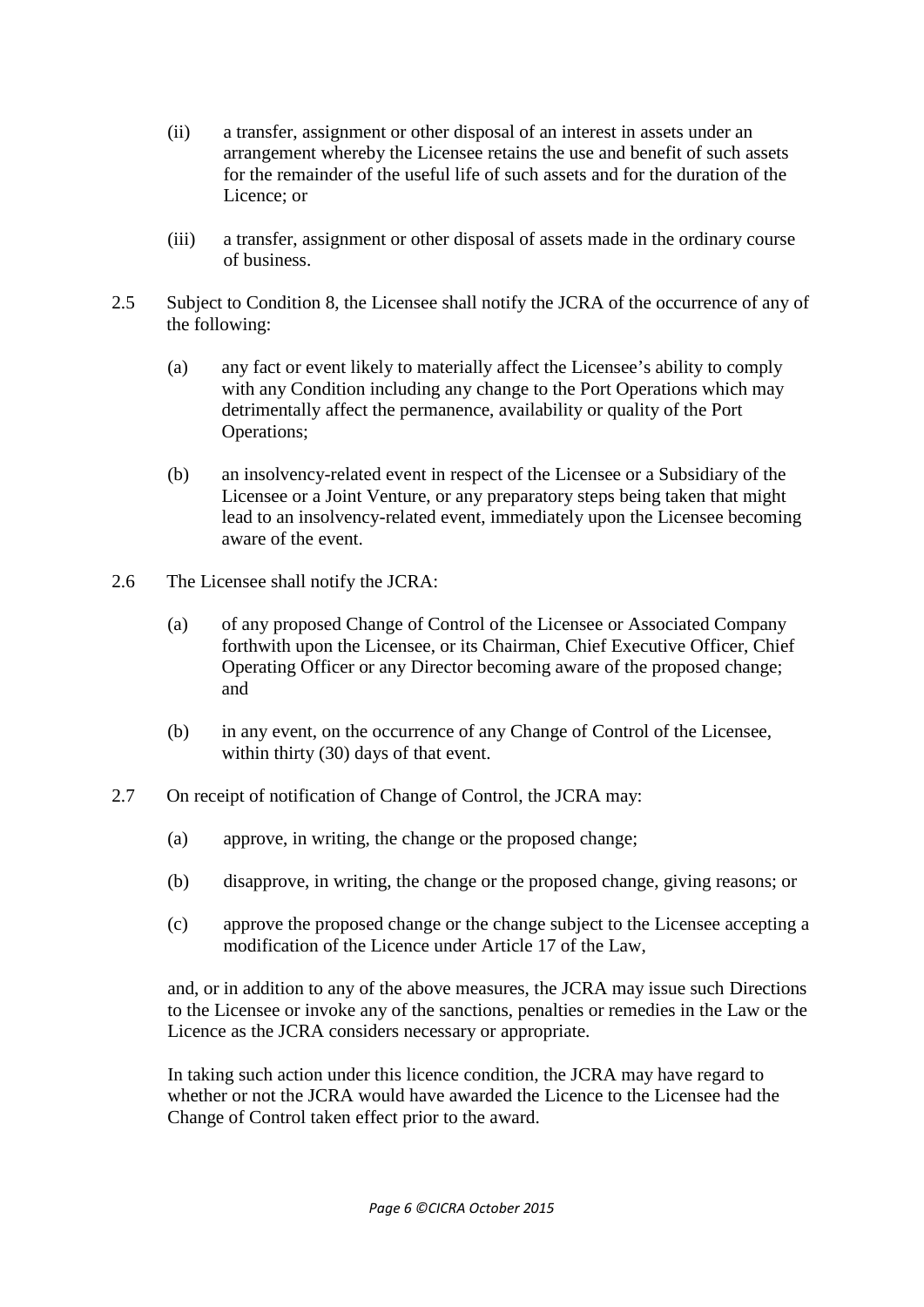- 2.8 In this Condition 2, "Control" shall mean any direct or indirect possession of any power or right that enables a person or group of persons to direct, or cause the general direction of, the management or policies of the Licensee or Associated Company by any means and in any event. A person or group of persons shall be deemed to Control the Licence if:
	- (a) he or they exercise or control the exercise of fifty (50) percent or more of the votes able to be cast at general meetings of the Licensee on all, or substantially all, matters; or
	- (b) he is or they are able to appoint or remove directors holding a majority of voting rights at board meetings on all, or substantially all matters or is able to appoint or remove a majority of the governing body of the Licensee or Associated Company; or
	- (c) He or they exercises or controls the exercise of fifty (50) percent or more of the partnership or other ownership interests of the Licensee or Associated Company

and, in each case, reference to the Licensee or Associated Company shall include any person or group of persons who Controls the Licensee or Associated Company in any of such ways, and 'Change of Control' shall mean any change as a result of which any person or group or persons acquires Control.

- 2.9 The Licensee shall advise the JCRA, in writing, of any change of Chairman or Chief Executive Officer within thirty (30) days of the occurrence of that change.
- 2.10 The Licensee shall supply to the JCRA, in relation to itself and any Subsidiary which is controlled by the Licensee:
	- (a) a copy of its annual return on the same date on which it is required to be filed in accordance with the laws of Jersey;
	- (b) a copy of its annual report and accounts on the same date on which it is circulated to shareholders of the relevant body corporate; and
	- (c) in relation to any Subsidiary or the Licensee, where the relevant body corporate is not incorporated in Jersey, any returns, reports, accounts or other information under the laws of any applicable jurisdiction which are, in the opinion of the JCRA, analogous or equivalent to the above, at such times and in such forms as the JCRA directs.
- 2.11 The Licensee shall comply with any other requirement in law or practice to obtain any additional consents, permissions, authorisations or licences as may be necessary for the provision of the Port Operations and for the exercise of its rights or discharge of its obligations under this Licence.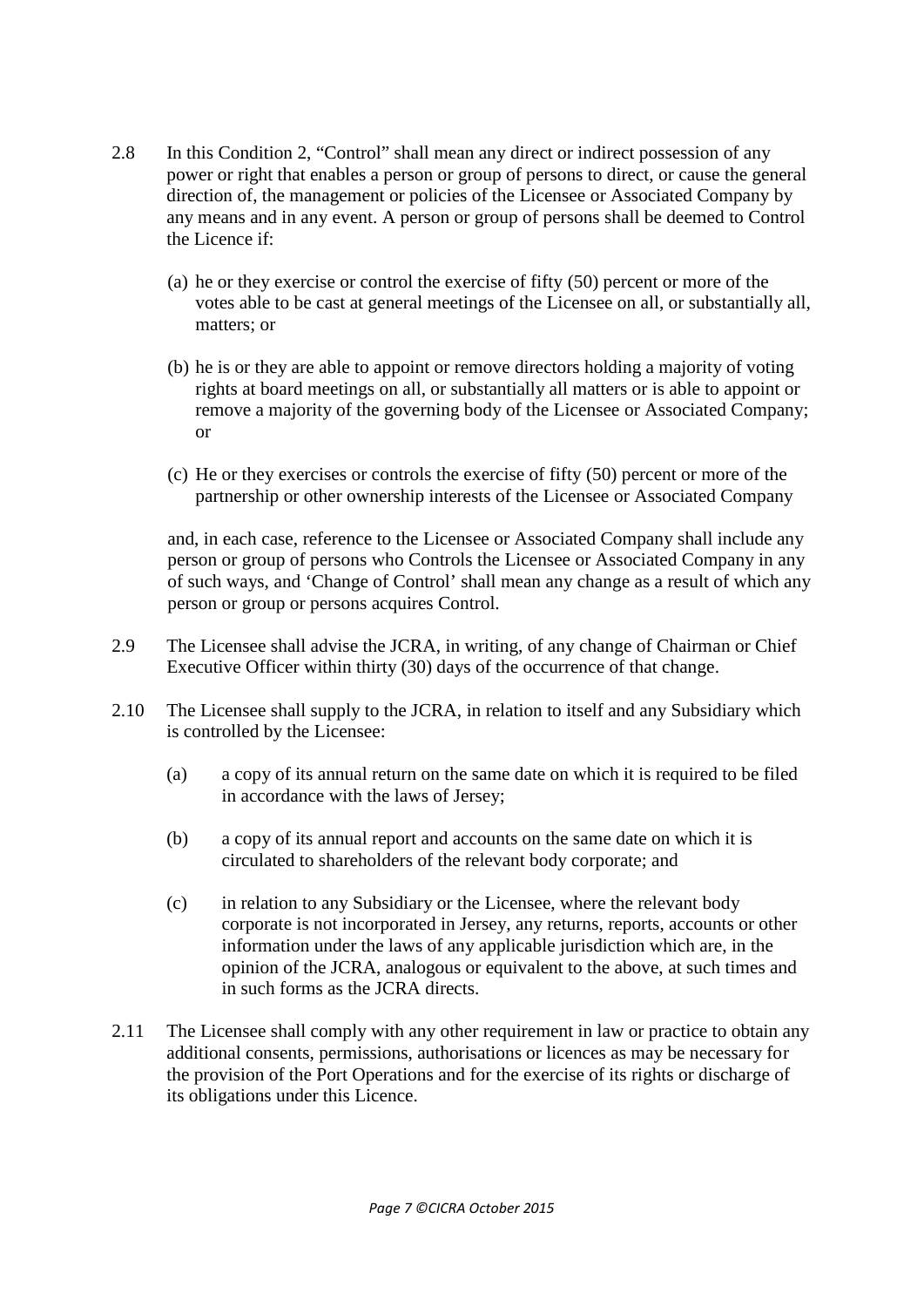- 2.12 The Licensee shall ensure that:
	- (a) the administration and management of the business associated with the running (including establishment, maintenance and operation) of the Port Operations shall be conducted from the Bailiwick of Jersey; and
	- (b) its business is conducted in a manner which the JCRA is satisfied is on a normal commercial basis and at arm's length from the business of any of its shareholders or Subsidiaries, Associated Companies or Joint Ventures.

# **3. LICENCE FEE**

- 3.1 The Licensee shall pay the Licence Fee in the manner directed by the JCRA.
- 3.2 Without prejudice to any remedies of the JCRA under this Licence or the Law, if the Licensee fails to pay any amount due to the JCRA under this Condition 3 by the due date, the unpaid amount will accrue interest daily from the due date to the date of payment at four (4) percentage points above the published base rate of the Bank of England.

# **4. COMPLIANCE**

- 4**.**1 In addition to the Conditions, the Licensee shall comply with:
	- (a) any obligation imposed on it by the Laws or by any law, regulation, rule, ordinance or order; and
	- (b) any Direction duly issued by the JCRA under the Law or by any law, regulation, rule, ordinance or order of the States of Jersey or this Licence.

# **5. PROVISION OF INFORMATION**

- 5.1 For the purpose of monitoring the Licensee's compliance with the Conditions and the law, the Licensee shall provide to the JCRA in the manner and at the times required by the JCRA, any documents, accounts, returns, estimates, reports or other information (whether financial, operational, technical or otherwise) including but not limited to the documents, accounts, returns, estimates, reports and other information specified in this Licence.
- 5.2 The Licensee shall, within ninety (90) days of the Licence Commencement Date, provide the JCRA with a comprehensive report on its provision of port facilities and services, and the anticipated future use, and provide updates on the report as requested by the JCRA from time to time.
- 5.3 The JCRA may require an examination, investigation or audit of any aspect of the Licensee's business relating to the Port Operations or its compliance with the Conditions and the Laws, and the Licensee shall provide any assistance requested by the JCRA in relation to any such examination, investigation or audit. The JCRA may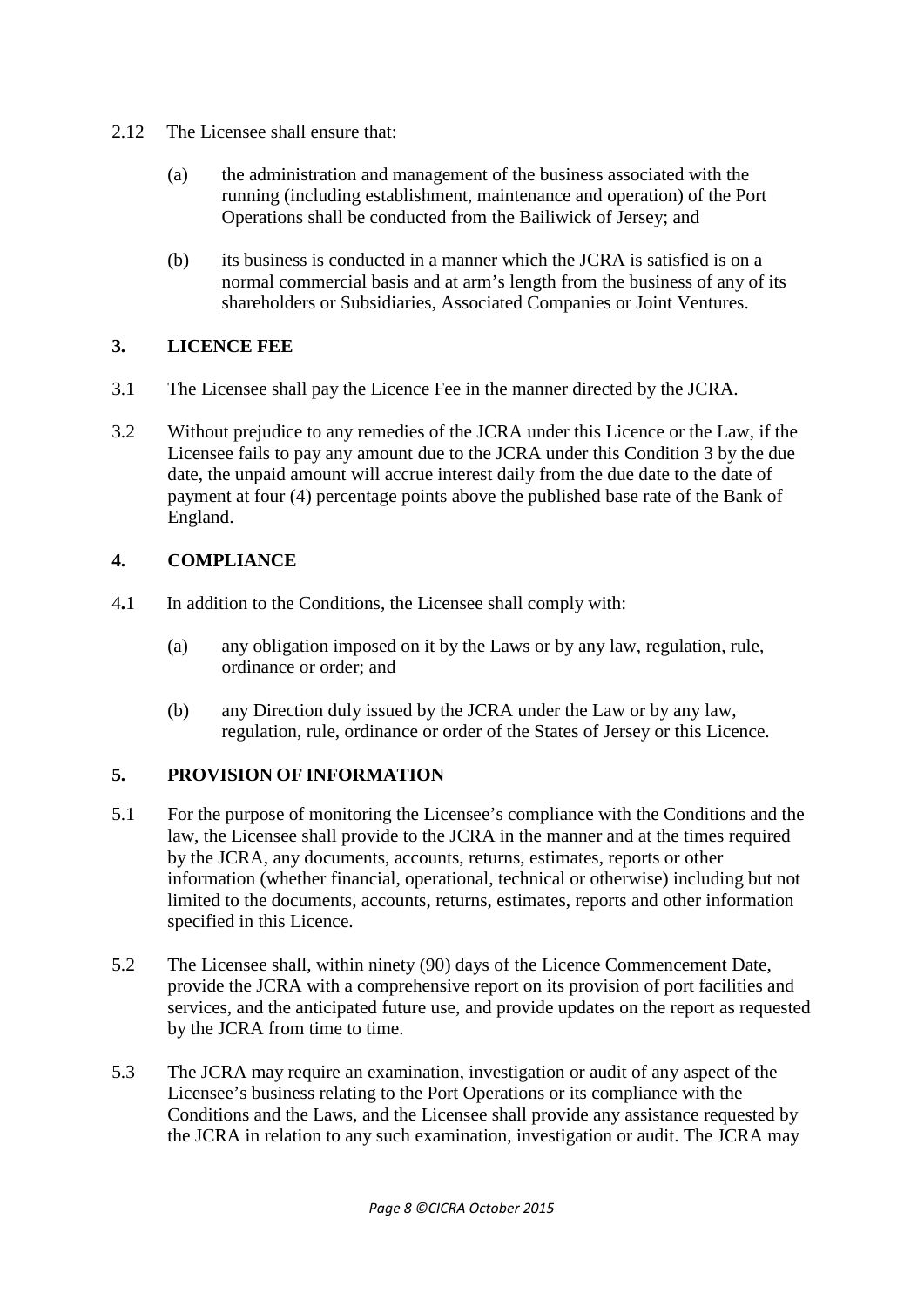issue Directions with regard to the manner in which such an examination, investigation or audit is carried out, including the creation of financial and/or technical specifications or documentation.

- 5.4 In particular, the JCRA may authorise a person to carry out an examination, investigation or audit or may require the Licensee to arrange for an examination, investigation or audit of any aspect of the Port Operations to ensure compliance with the Conditions. The Licensee shall allow the JCRA's authorised representative to attend at, enter and inspect any premises under the Licensee's or any of its Subsidiaries or Joint Ventures' control, and to take copies of any documents and to acquire any information in the control of the Licensee or any of its Subsidiaries or Joint Ventures, as may be required in order to carry out the examination, investigation or audit.
- 5.5 The Licensee shall bear all reasonable costs associated with any examination, investigation or audit connected under this Condition.

# **6. MODIFICATION**

6.1 The JCRA may from time to time modify, delete or add to any Condition in this Licence. Any modification, deletion or addition to the Conditions shall be made in accordance with Article 17 of the Law and any other requirements under any applicable law.

# **7. ENFORCEMENT AND REVOCATION**

7.1 The JCRA may at any time revoke this Licence in accordance with the provisions and procedures set out in Articles 21 of the Law. The JCRA may also take any action to enforce any Condition of this Licence in accordance with Article 19 and 20 of the Law or any Direction issued relating to this Licence.

# **8. EXCEPTIONS AND LIMITATIONS OF THE LICENSEE'S OBLIGATIONS**

- 8.1 If the Licensee is prevented from performing any of its obligations under this Licence because of Force Majeure:
	- (a) the Licensee shall notify the JCRA of those obligations it is prevented from performing and the reason why as soon as reasonably practicable; and
	- (b) the JCRA may suspend those obligations and the Licensee will not be liable to perform those obligations, for so long as the Force Majeure continues, only if and to the extent that the inability to perform could not have been prevented by taking steps specifically required under this Licence or other reasonable precautions and the inability cannot reasonably be circumvented by the Licensee at its expense through the use of alternative sources, work-around plans or other means.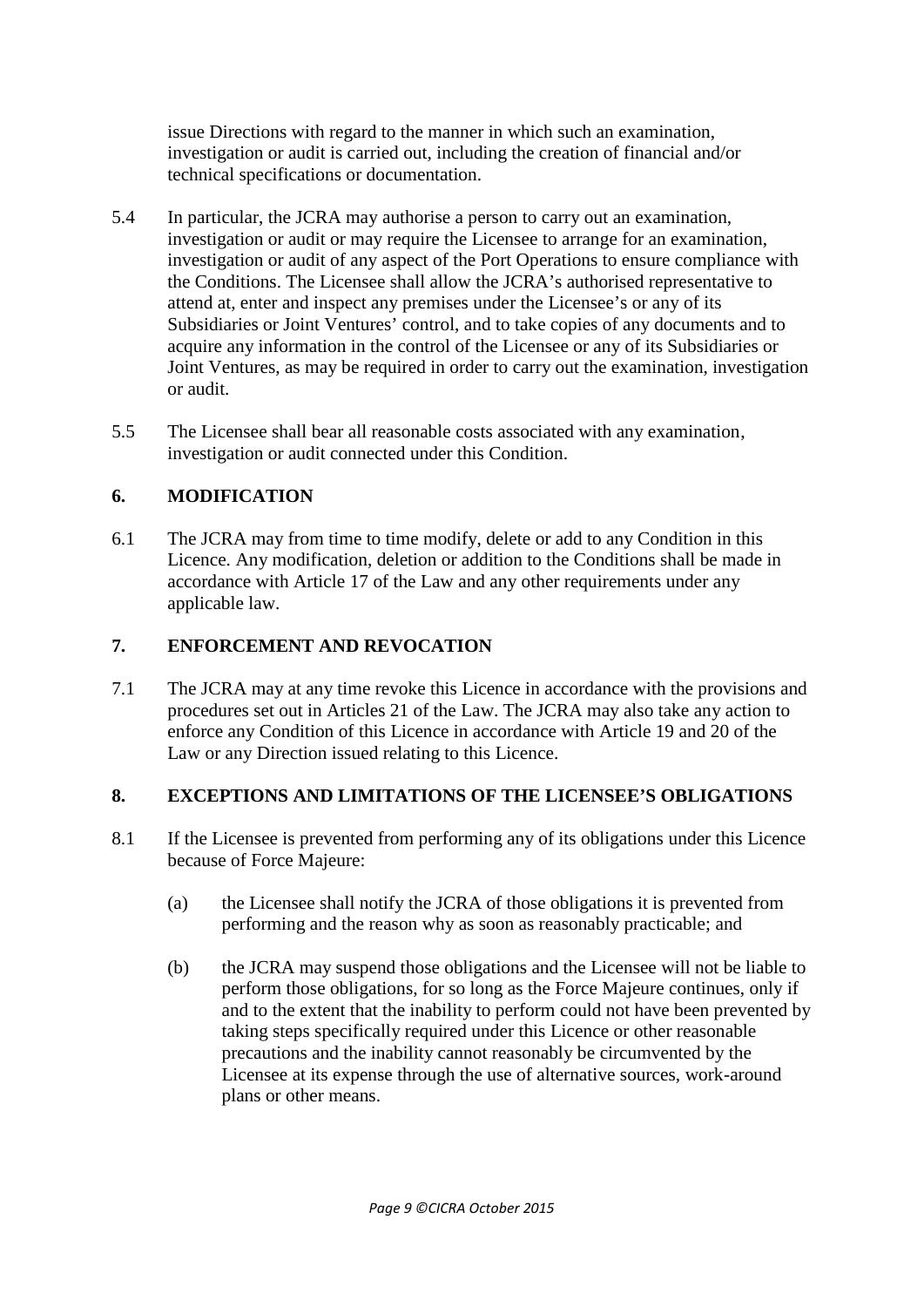# **9. INTEGRITY OF PORT OPERATIONS**

- 9.1 The Licensee shall take all reasonable steps to ensure the integrity of Port Operations and may refuse to carry out operations or provide services which it is obliged to a particular User if providing those services would or would be likely to cause damage or interference to Port Operations for Jersey.
- 9.2 The Licensee shall provide details with regard to any proposed refusal to the JCRA. The JCRA shall issue a determination on the matter.

#### **10. MATTERS OF INTEREST TO JERSEY**

10.1 The Licensee shall, in connection with its establishment, operation and maintenance of the Port Operations take reasonable steps to prevent any Port Operations from being used in, or in relation to, the commission of offences against the laws of Jersey.

#### **11. TERM**

11.1 The Licence commences on the Licence Commencement Date and continues, subject to the Licensee's compliance with the Conditions and the Law and subject to any revocation by the JCRA.

# **12. MISUSE OF DATA**

12.1 The Licensee shall not make use of any data of any nature which becomes available to it directly or indirectly as a result of its activities as a Principal Port Operator, in any way which, in the reasonable opinion of the JCRA, would unduly prefer the interests of any business carried on by the Licensee or a Subsidiary, Associated Company, or Joint Venture of the Licensee, or place Other Licensed Operators at an unfair disadvantage.

# **12. PUBLIC SERVICE OBLIGATIONS**

- 12.1 The Licensee is responsible for discharging certain functions referred to in the Law as 'Public Service Obligations' ("PSO"). The Licensee shall comply with any Agreement with the Minister for the purpose, or in the absence of an Agreement, as directed by the Minister.
- 12.2 The PSO functions may be amended by Order of the Minister, and the Licensee shall advise the JCRA of any such amendments.
- 12.3 For the avoidance of doubt, the PSO do not form part of Port Operations covered by this licence.

# **13. DIRECTIONS OR GUIDANCE TO THE JCRA FROM THE MINISTER**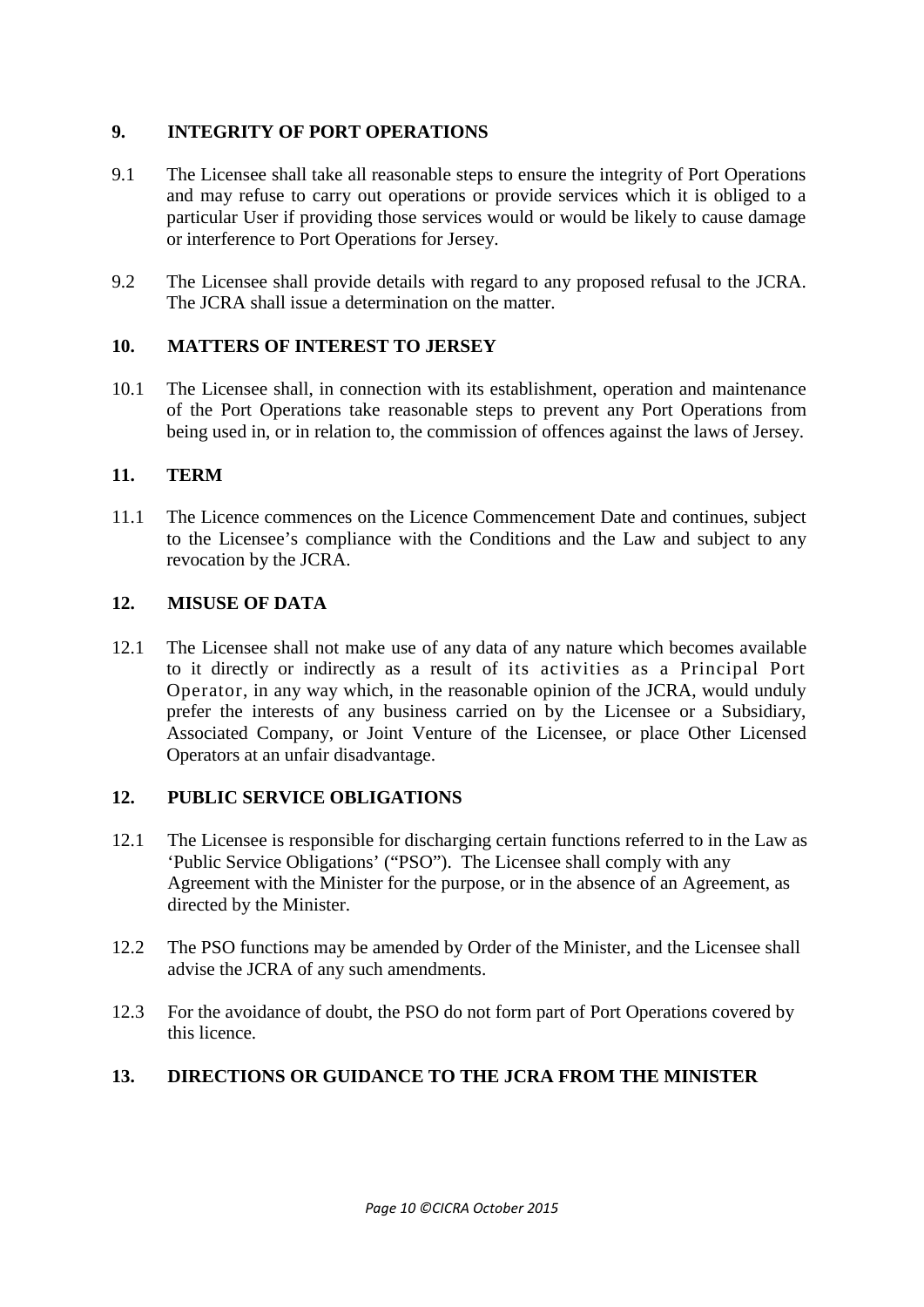13.1 The Licensee may be required to assist with the implementation of any Directions or guidance given to the JCRA under Article 27 of the Law which can only be implemented by, or with the assistance of, the Licensee.

# **14. CONSUMER PROTECTION**

- 14.1 The Licensee shall, in the manner and at the times specified by the JCRA, publish the standard terms and conditions, including tariffs, under which it provides each category of Port Operations to Users. In the absence of any other Direction from the JCRA, the Licensee shall ensure that a current statement of all applicable terms and conditions is:
	- (a) filed with the JCRA; and
	- (b) promptly made available for inspection at the request of any member of the public or promptly sent to them by post and/or electronic means on request.
- 14.2 The JCRA may direct the Licensee to change the Licensee's standard terms and conditions.
- 14.3 The Licensee shall within three (3) months of the Licence Commencement Date publish an appropriate code of practice ("Consumer Code") for the resolution of User disputes. This may be an interim document, with the final version published within twelve (12) months. The JCRA may issue Directions to the Licensee specifying any modifications or additions that it considers should be made to the Consumer Code.
- 14.4 The Consumer Code shall identify a transparent, simple, inexpensive procedure in order to address, inter alia, the following:
	- (a) the appointment of a representative of the Licensee to be the first point of contact for Users;
	- (b) a means of recording complaints against and disagreements with the Licensee;
	- (c) the procedure and timeframe in which the Licensee will respond to complaints and disagreements;
	- (d) the method and duration of retention of records of complaints and disagreements; and
	- (e) the level of any compensation that the Licensee may offer where complaints have been upheld or not satisfactorily resolved.

If a complaint or disagreement remains unresolved for three (3) months, either party may refer it to the JCRA for determination.

14.5 The Consumer Code may be amended by the Licensee, provided that the Licensee shall notify the JCRA and publish the proposed changes twenty-eight (28) days in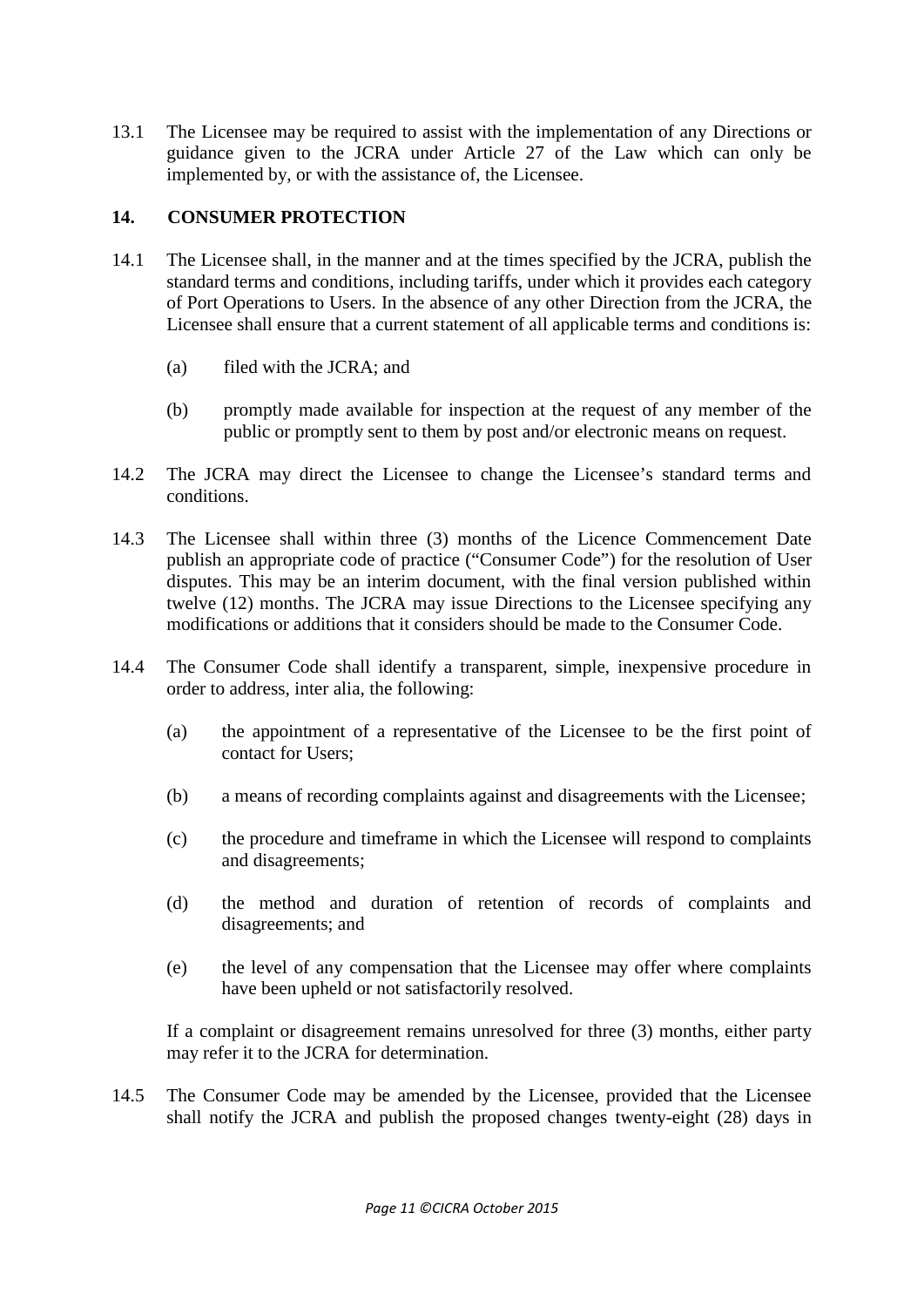advance of their coming into effect. The JCRA may issue Directions to the Licensee as to the changes, including but not limited to Directions not to make the changes, Directions to amend the changes further or Directions as to the timing of the changes.

- 14.6 The Licensee shall participate in good faith in any dispute resolution procedure established by the JCRA for the resolution of disputes.
- 14.7 The Licensee shall publish within three (3) months of the Licence Commencement Date a statement setting out the minimum service levels for Users in respect of each category of Port Operations it offers, and exceptions to these, and the compensation or refunds it will offer to Users or prospective Users where service levels are not met. The Licensee shall also submit the statement to the JCRA. This may be an interim document, with the final version published within twelve (12) months.
- 14.8 The JCRA may consult publicly on the statement provided in accordance with Condition 14.7 and issue Directions to the Licensee specifying any modifications or additions that it considers should be made to the statement. The Licensee shall then re-publish the statement in the agreed form, in accordance with any Directions as to publication made by the JCRA, and shall forthwith implement the same. The JCRA may from time to time issue further Directions requiring modifications or additions to the statement and as to its re-publication and implementation.
- 14.9 The Licensee shall submit at the end of every six (6) month period or at such intervals as the JCRA directs, a written report to the JCRA setting out:
	- (a) the extent to which the Licensee has succeeded in meeting the targets described in Condition 14.7;
	- (b) the compensation that has been paid in relation to complaints or disagreements where the Users' complaints were upheld and why complaints were dismissed; and
	- (c) such other matters that the JCRA directs should be included in the report.
- 14.10 The JCRA may require the Licensee to set up, at its expense, a user council or Councils for the specific purpose of obtaining and representing the views of Users.

# **15. DEVELOPMENT OF PORT OPERATIONS FACILITIES AND SERVICES**

- 15.1 The Licensee shall develop and operate the Port Operations so as progressively to achieve standards in line with international best practice, relevant standards and other benchmarks as the JCRA may direct from time to time.
- 15.2 In order to meet the objectives set out in this Condition, the Licensee shall, within three (3) months of the Commencement Date submit to the JCRA a plan setting out the target levels it will achieve for Port Operations (to be known as the 'Port Operations Development Plan') and a monitoring plan (to be known as the 'Port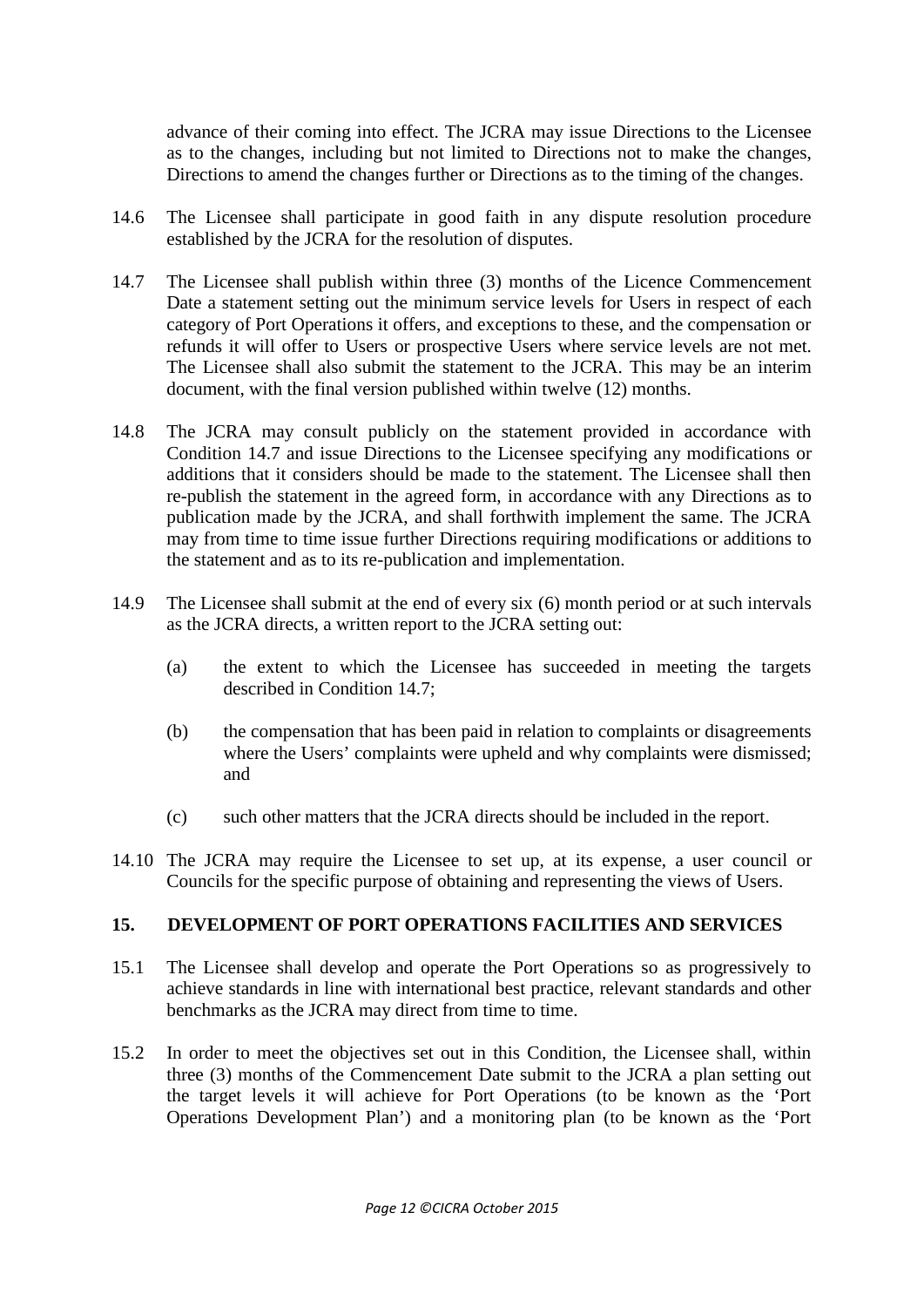Operations Monitoring Plan') (together, "the Plans"), which provides for accurate measurement of each of the target levels.

- 15.3 The Plans will describe:
	- (a) how actual performance will be monitored;
	- (b) the process for the collection and analysis of suitable data; and
	- (c) the procedures for internal review and performance improvement planning by the Licensee.
- 15.4 The JCRA may direct the Licensee to update and resubmit the Plans.
- 15.5 The JCRA may direct the Licensee as to matters to be included in the Plans and may amend or replace such Direction.
- 15.6 The JCRA may include as a Condition of this Licence the targets specified by the Licensee in the Plan and the Licensee shall be deemed to be in breach of its Licence if the target levels are not achieved.
- 15.7 Within forty-five (45) days of the end of each six (6) month period, the Licensee shall provide the JCRA with a written report in a form required by the JCRA on its achievements under the Plans during the preceding six (6) months.
- 15.8 The Licensee shall comply with any Directions issued by the JCRA from time to time regarding any other quality of service indicators and measurement methods for Port Operations and shall, as and when required, supply to the JCRA in a form specified by the JCRA, the results of its measurements of actual performance against any quality or service indicators and measurements so specified, and the JCRA may publish or require publication of such information as it considers appropriate.
- 15.9 The Licensee shall provide such information as is required by the JCRA for the purpose of assessing service levels and the development of Port Operations.

# **16. CESSATION OF THE PROVISION OF THE PORT OPERATIONS**

- 16.1 If the Licensee proposes to cease to provide all or a material part of the Licensed Port Operations it shall give not less than four (4) months notice in writing to the JCRA of the proposal and its plans in relation to the cessation. Such cessation shall be affected only with the consent of the JCRA in relation thereto and the Licensee shall comply with any such Directions.
- 16.2 At any time within four (4) months before the expiry of the Licence or if the JCRA receives a notice under this Condition or if the JCRA has made a decision pursuant to Article 21 of the Law to revoke the Licence, the JCRA may, after consultation with the Licensee, direct it in writing to take such steps as are specified in the Direction,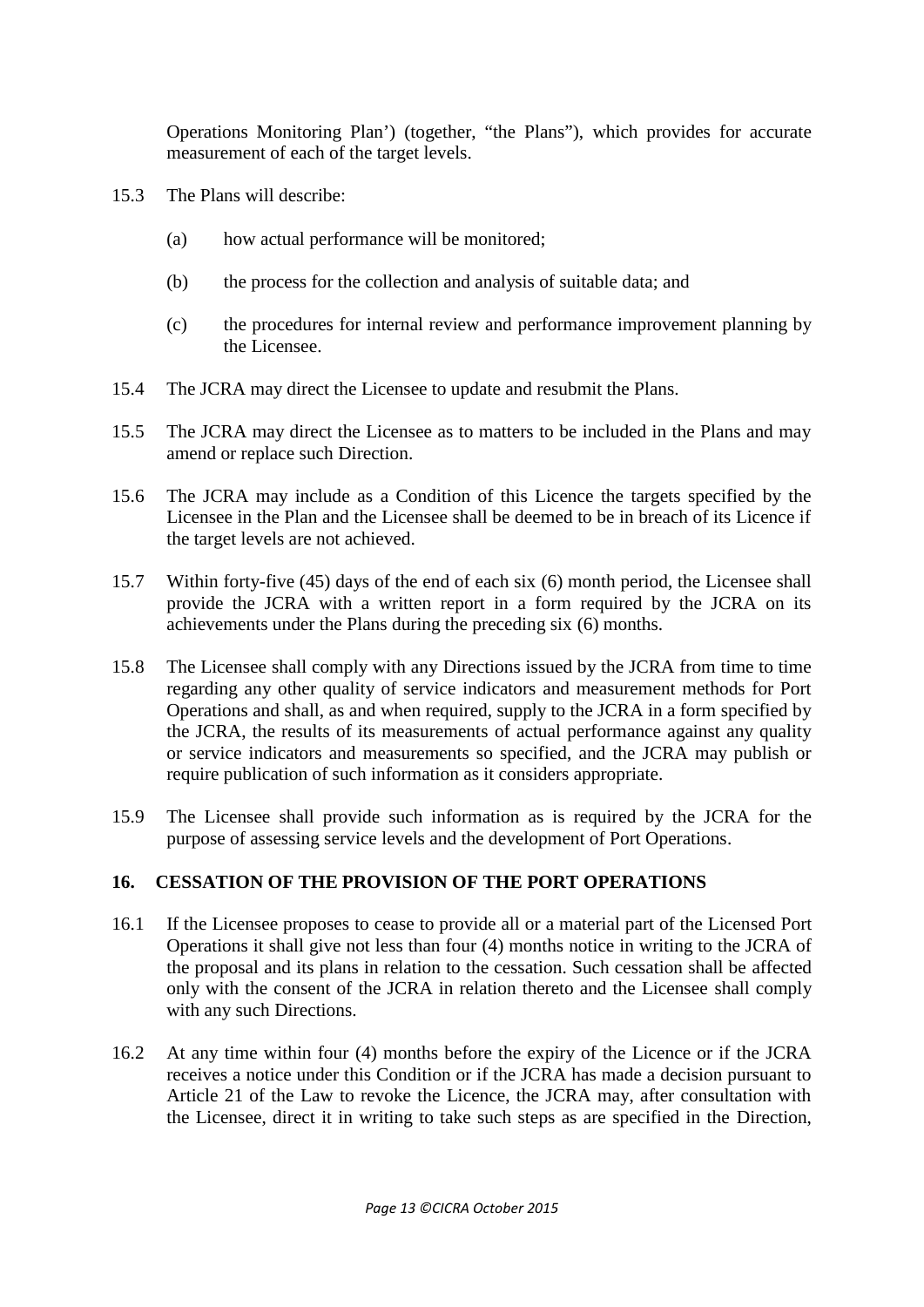being steps the JCRA considers necessary or expedient to ensure the safety of the Port Operations or the continuity and continuation of the provision of Port Operations or any constituent parts thereof, and the Licensee shall comply with any such Directions.

# **17. EQUAL ACCESS**

17.1 The Licensee shall at the request of an Other Licensed Operator or if directed by the JCRA make equal access available to that Other Licensed Operator. The JCRA may direct the terms upon which such Equal Access shall be provided and the JCRA may make subsequent Directions modifying or supplementing the regulation of Equal Access.

#### **18. SEPARATION OF ACCOUNTS**

- 18.1 Within six (6) months of the Licence Commencement Date, the Licensee shall confirm to the JCRA that it maintains accounting records in a form that enables the activities specified in any Direction given by the JCRA to be separately identifiable, and which the JCRA considers to be sufficient to show and explain the transactions of each of those activities.
- 18.2 The JCRA may require reports on the accounting records and/or activities from time to time. The JCRA may direct the Licensee as to the basis and timing of such reports as the JCRA may require.

# **19. CROSS SUBSIDISATION**

- 19.1 The Licensee shall not unfairly cross subsidise or unfairly subsidise the establishment, operation or maintenance of any Port Operations.
- 19.2 To enable the JCRA to evaluate where any unfair cross-subsidisation or unfair subsidisation is taking place, the Licensee shall record at full cost, as defined by the JCRA, in its accounting records any material transfer of assets, funds, costs, rights or liabilities between a part and any other part of its business, and between it and its Associated Companies or any Subsidiary or Joint Venture of the Licensee, and shall comply with any Directions issued by the JCRA for this purpose.

# **20. UNDUE PREFERENCE AND UNFAIR DISCRIMINATION**

20.1 The Licensee shall not show undue preference to, or exercise unfair discrimination against, any User regarding the provision of any Port Operations. The Licensee will be deemed to be in breach of this Condition if it favours any business carried on by the Licensee or a Subsidiary or Joint Venture or Other Licensed Operator so as to place Other Licensed Operators competing with that business at an unfair advantage in relation to any licensed activity.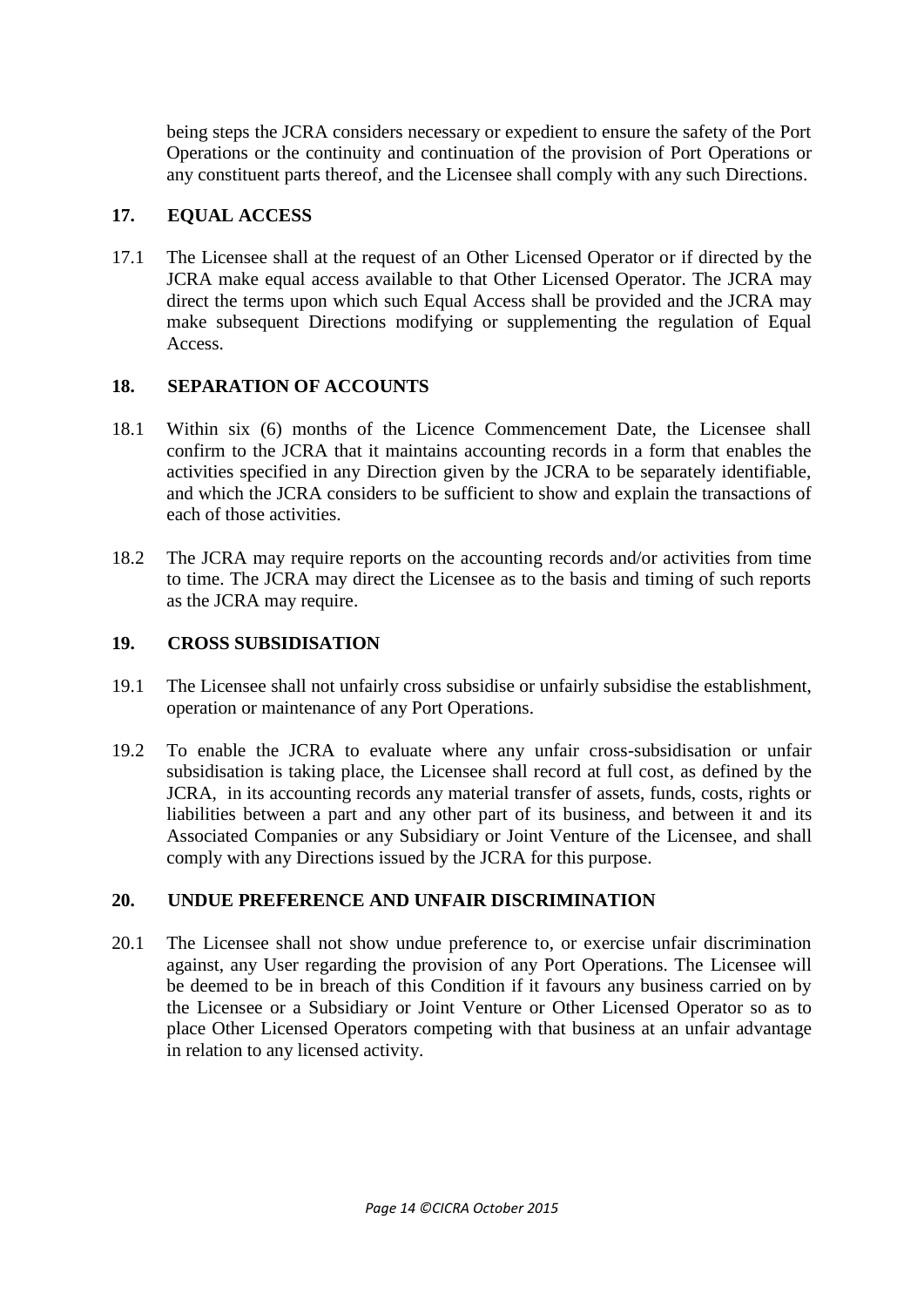### **21. LINKED SALES**

- 21.1 The Licensee shall not make it a condition of providing any Port Operations, or providing Access that a User or Other Licensed Operator should acquire from the Licensee, or any person specified by the Licensee, any port services other than one that is specifically required by the person concerned, unless the Licensee has:
	- (a) notified the JCRA of its intention to do so; and
	- (b) has satisfied the JCRA that either there is a technical reason why such a bundling of port services should occur, or that there is a sufficient economic benefit to the Users to justify the bundling.
- 21.2 The provisions of this Condition shall not prevent the Licensee from offering discounts in accordance with any discount scheme which complies with the Condition relating to Price Regulated Services as set out in Condition 22.

#### **22. PRICE REGULATED SERVICES**

- 22.1 Where the Licensee intends to introduce:
	- (a) new prices for any Port Operations, or prices for new Port Operations to be introduced by the Licensee;
	- (b) any discounts or premiums to published prices for Port Operations within a relevant market in which the Licensee has been found to be dominant, or for any Users to whom additional services or goods are provided by the Licensee or any of its Subsidiaries or Joint Ventures; or
	- (c) special offers to all or any of its customers for particular categories of Port Operations where those Port Operations have been found to be within a relevant market in which the Licensee has been found to be dominant,

it shall publish the same at least twenty-one (21) days prior to their coming into effect or otherwise as required by the Law, and provide full details of the same to the JCRA.

- 22.2 The JCRA may determine the maximum level of charges the Licensee may apply for Port Operations within a relevant market in which the Licensee has been found to be dominant. A determination may:
	- (a) provide for the overall limit to apply to such Port Operations or categories of Port Operations or any combination of Port Operations;
	- (b) restrict increases in any such charges or to require reductions in them whether by reference to any formula or otherwise; or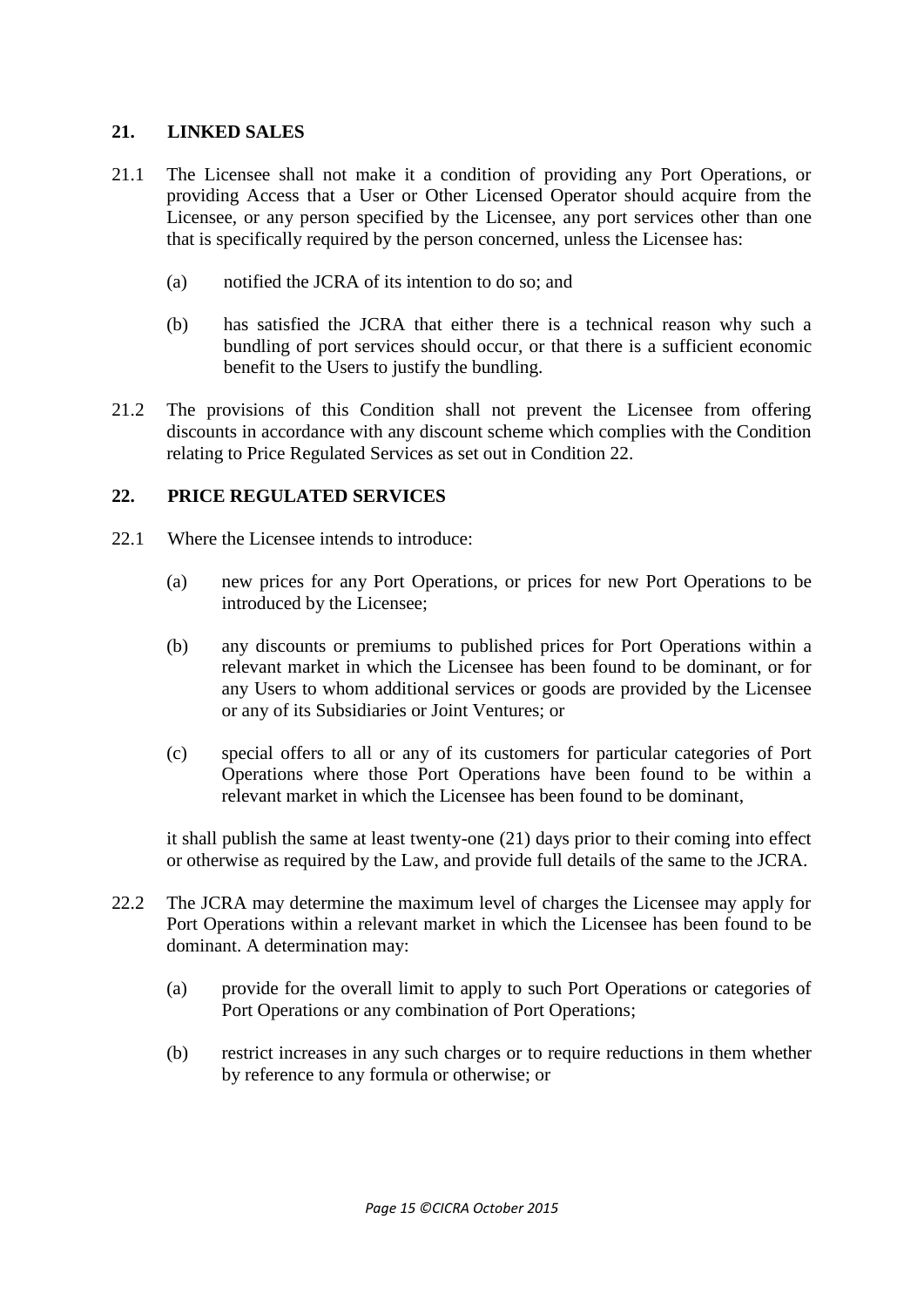- (c) provide for different limits to apply in relation to different periods of time falling within the periods to which any determination applies.
- 22.3 All published prices, discount schemes and special offers of, or introduced by, the Licensee for Port Operations shall be transparent and non-discriminatory; all prices and discount schemes shall be cost-justified and all special offers shall be objectively justifiable.
- 22.4 If the JCRA, after consulting the Licensee and such other persons as it may determine, is satisfied that any published price, discount scheme or special offer is in breach of the Law or this Licence, the JCRA may, by issuing a Direction, require the Licensee to bring the relevant prices, discount schemes or special offers into conformity with the Law and/or requirements of this Licence.

#### **23. FAIR COMPETITION**

- 23.1 The Licensee shall:
	- (a) not abuse any position of significant market power and/or established position in any Port Operations;
	- (b) not engage in any practice or enter into any agreement that has the object or the likely effect of preventing, restricting or distorting competition in the establishment, operation and maintenance of Port Operations;
	- (c) comply with any Direction issued by the JCRA for the purpose of preventing any market abuse or any practice or arrangement that has the object or effect of preventing, restricting or distorting competition in the establishment, operation and maintenance of Port Operations.